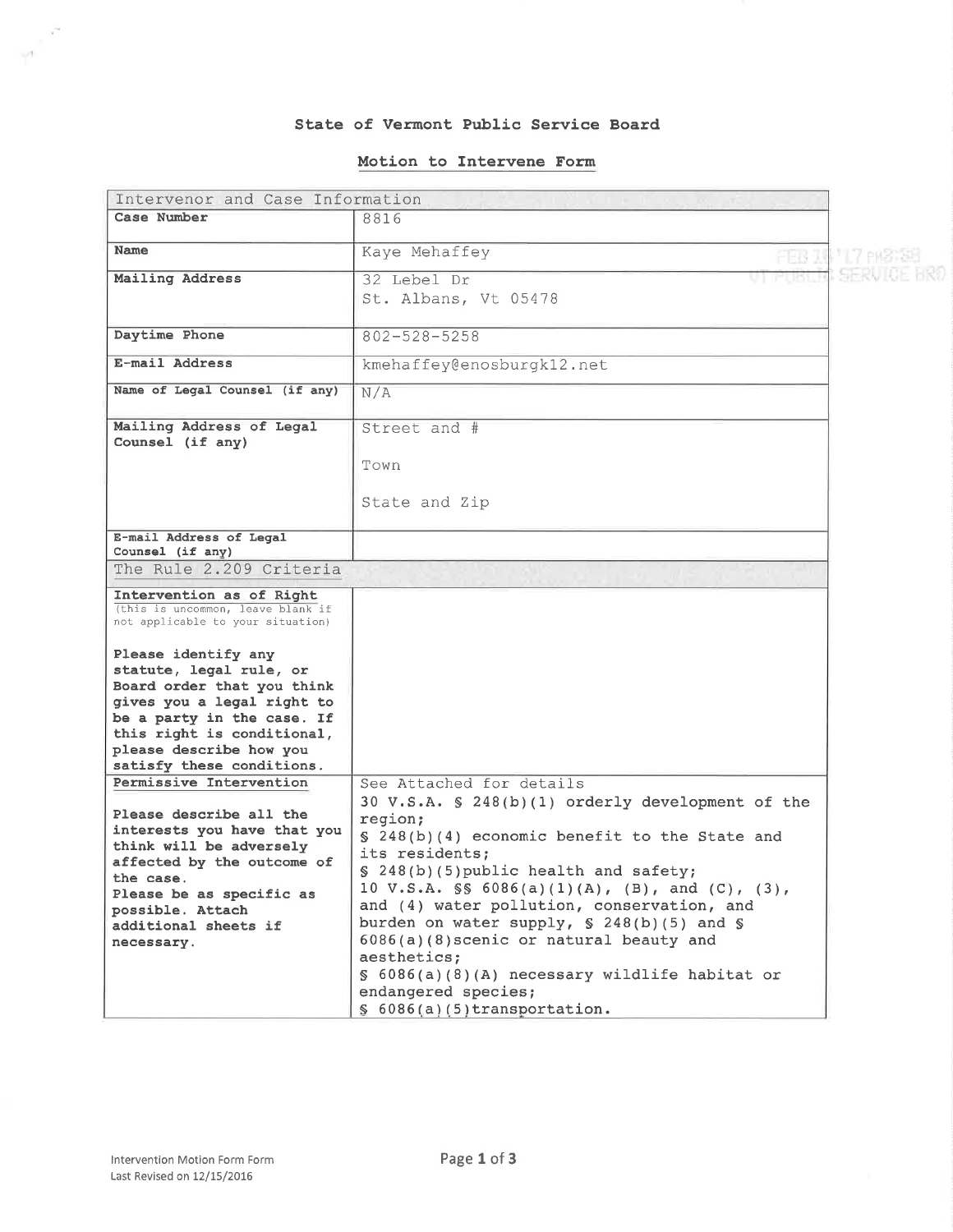| Please state whether there are<br>other ways to protect your<br>interest(s) besides as a party<br>participating in this<br>proceeding. If there is no other<br>way for you to protect your<br>interests, please state this<br>fact. Please also explain<br>whether there is already a party<br>in the case who has the same or<br>similar interest(s) to be<br>protected in the case. | There is no other way for me to protect my<br>interests. |  |  |
|---------------------------------------------------------------------------------------------------------------------------------------------------------------------------------------------------------------------------------------------------------------------------------------------------------------------------------------------------------------------------------------|----------------------------------------------------------|--|--|
| Certification This section may be completed by the intervenor or a duly authorized representative.                                                                                                                                                                                                                                                                                    |                                                          |  |  |
| I certify that the information provided on this form is true and accurate to the<br>best of my knowledge.                                                                                                                                                                                                                                                                             |                                                          |  |  |
| Print Name Kaye Mehaffey                                                                                                                                                                                                                                                                                                                                                              |                                                          |  |  |
|                                                                                                                                                                                                                                                                                                                                                                                       |                                                          |  |  |
| Kaya T. Alekaff Ky                                                                                                                                                                                                                                                                                                                                                                    |                                                          |  |  |
| Signature                                                                                                                                                                                                                                                                                                                                                                             | Date Feb. 16, 2017                                       |  |  |

 $\sim$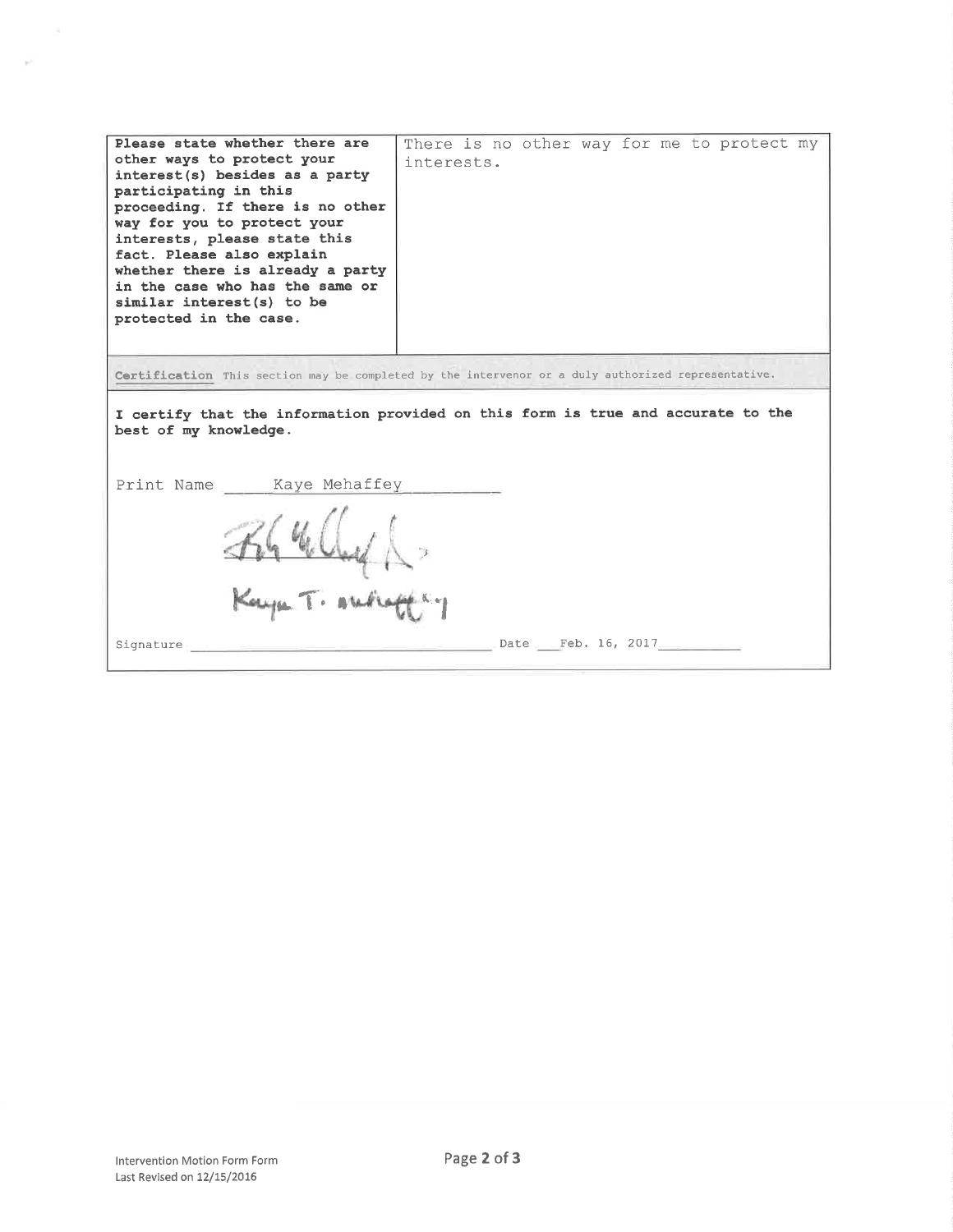# STATE OF VERMONT PUBLIC SERVICE BOARD

Docket No.8816

Petition of Swanton Wind LLC

## MEMORANDUM OF FRANK B. MEHAFFEY, JR. AND KAYE MEHAFFEY IN SUPPORT OF MOTION TO INTERVENE OF FRANK B. MEHAFFEY, JR. AND KAYE MEHAFFEY

1.My husband and I reside at 32 Lebel Drive, Southwest of the proposed wind project. The project would be visible and audible from our home, which is also at a lower elevation than the project, approximately less than 4000 feet.

2. We have lived at this address since June, L990. The views, and the adjacent brook and woods were key to our decision to purchase the home. Over the years, we have added outdoor living spaces - a traditional front porch, that spans the house, and 2 large decks on the back and side of the house. During the spring, summer and fall, we spend many hours enjoying these spaces for reading, dining, entertaining and simply relaxing. The noise from the wind project would render these spaces less enjoyable and the turbines on the ridge would impose on the beautiful views we enjoy, from the back and side decks, particularly in the fall when the hill blazes with color.

3. My husband and I are both teachers, at home all day, every day, during the summer. This is our time to recharge and complete outdoor projects and to cultivate berries, fruit trees, <sup>a</sup> vegetable garden. I take special pride in filling my outdoor spaces with flowers - annuals and perennials, grown in containers and in-ground beds. Tending these flowers takes a considerable amount of time each day, but I value this time in the early morning, when I can enjoy the quiet of nature. Wind turbines on the nearby ridge would seriously impact this daily pleasure by noise and shadow flickers.

4. Our bedroom windows face the ridge where the turbines would be located. Noise, shadow flickers and movement are of significant concern to us of being able to relax and settle into sleep due to the noise and shadow flickers. lf awakened, we would be afraid that we would not be able to return to restful sleep.

5. I have never been anywhere that claps of thunder reverberate with the force of those that echo offthe rock ridge behind our house. lt is easy to imagine that the blasting needed for the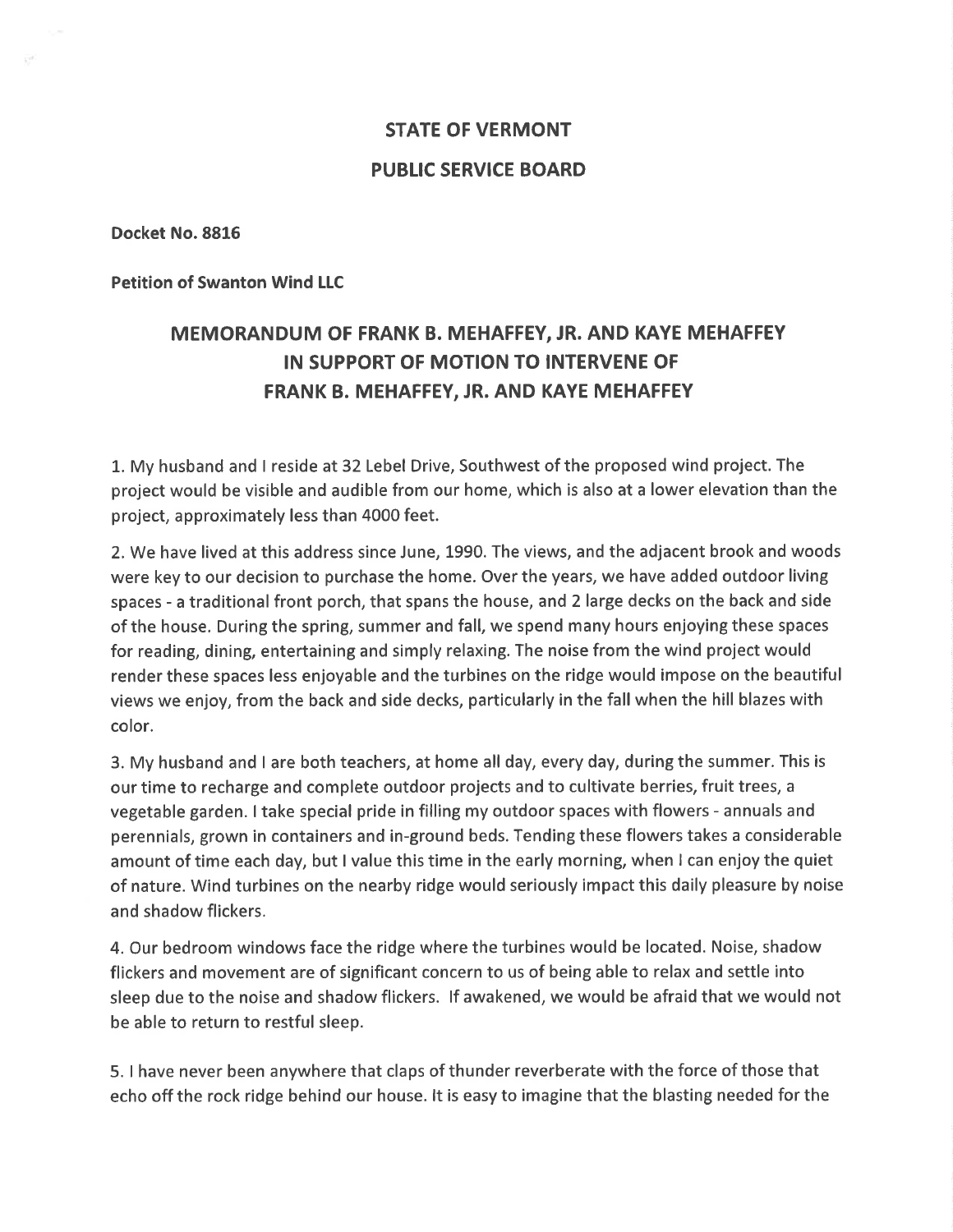wind project would similarly assault our ears and cause potentially destructive vibrations in our foundations. We have 2 dogs who would be unnerved by this blasting in the same way they are distressed by firework and thunderstorms.

6. One of our dogs is a greyhound. Greyhounds are prone to seizures. We have spent hundreds of dollars on veterinary neurology exams, with no determination of the cause. I am concerned that the movement, the noise and the shadow flickers could be contributing factors in a seizure prone dog.

7. I am a migraine sufferer. I have great concern that the noise, shadow flickers and the constant movement of the turbines would exacerbate my migraines. Having driven, many times, past the wind turbines in the Chateauguay, NY area, I experience a disorienting sensation that can best be described as vertigo. I fear that walking and driving around my home and neighborhood, I could experience this disturbing sensation if the wind turbine development occurs.

8. We do enjoy birds at our feeders, especially hummingbirds in the summer. lt is not uncommon to spot rabbits, deer and, on one occasion, a wildcat. The migrating geese are <sup>a</sup> source of pleasure. I wouldn't want to see a reduction in wildlife as a result ofthe noise emanating from the wind turbines.

9. Wind turbines on the ridge would bring down the value of our home and would make it a less inviting place to live.

L0. As both my husband and I are teachers, We understand the need for a restful, restorative sleep to enable children to learn and teachers to teach. Children who do not get enough sleep have trouble staying focused in the classroom and teachers need their rest to handle the many needs of the children in their care.

The intrusive noise created from wind turbines would produce a noise that can cause continuous auditory sensory overload. Noise in the evenings and at nighttime can disturb children in our neighborhood and prevent them from getting a good nights sleep. This can result in behavior outburst, emotional issues and physical problems. Noise throughout the day can negatively affect their physical and mental well being. This would result in severe interruptions in our neighbors children's ability to concentrate and focus which would impact their learning ability, memory, language processing and cognition as well. Children's health and learning development are at risk if living near an industrial wind plant.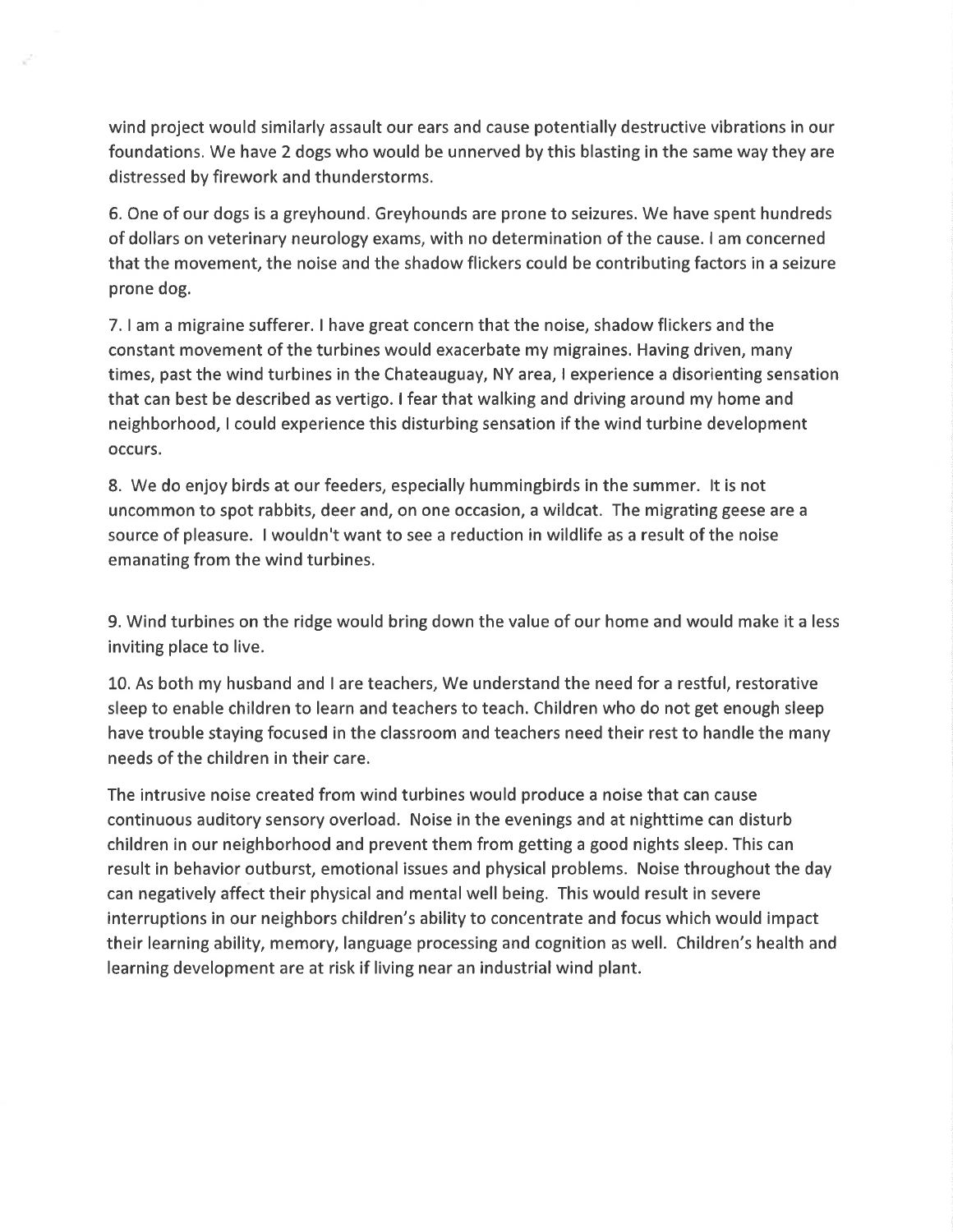Kaya T. Au  $\langle r \rangle$ 

 $\overline{\mathcal{L}}$ 

By:

Frank B. Mehaffey, Jr. Kaye Mehaffey 32 Lebel Drive St. Albans, VT 05478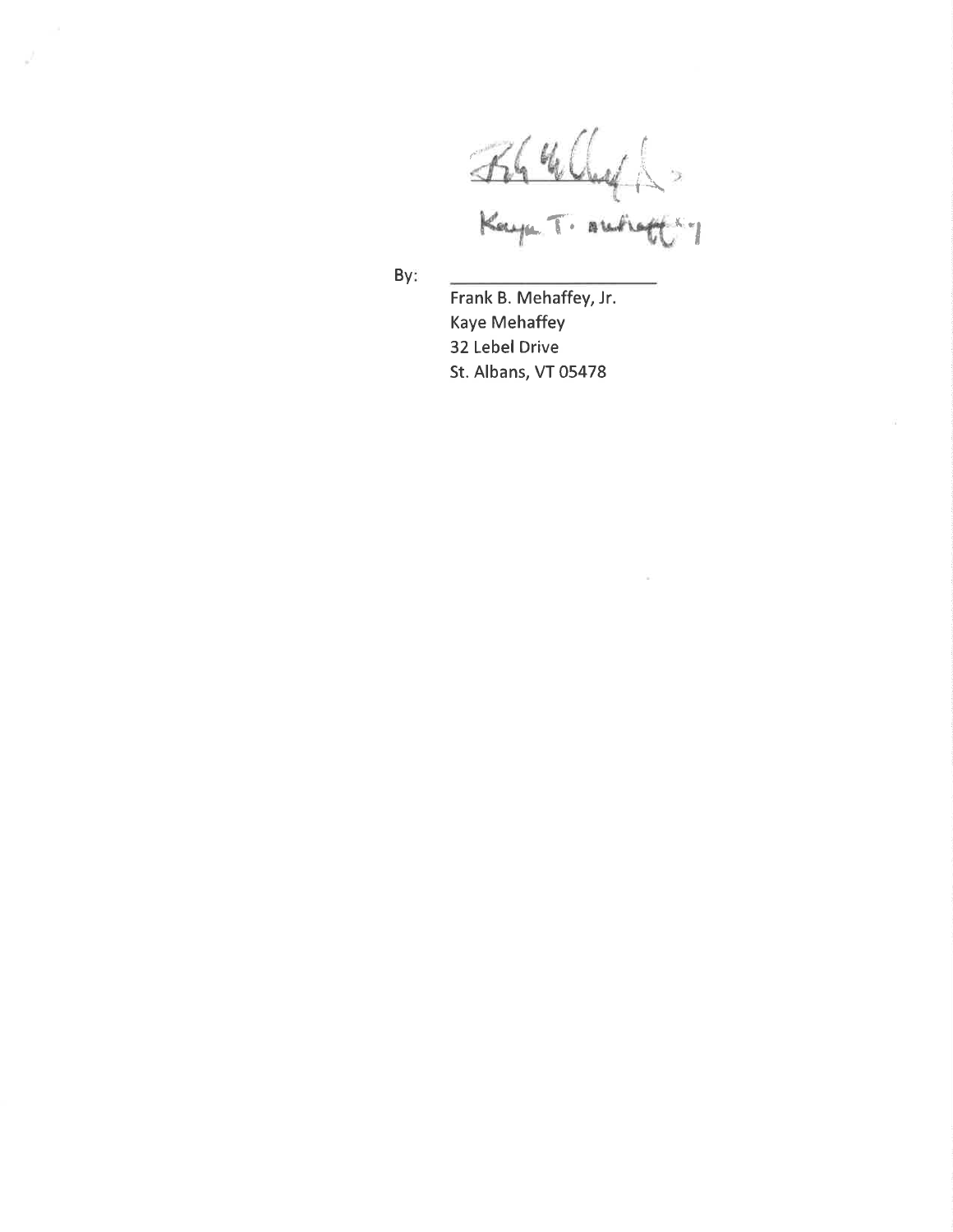### STATE OF VERMONT PUBLIC SERVICE BOARD

Docket No. 8816

Petition of Swanton Wind LLC for a certificate of public ) good, pursuant to 30 V.S.A. § 248, for the construction <br>of an up to 20 MW wind-powered electric generation  $\qquad$ of an up to 20 MW wind-powered electric generation <br>plant powered by up to 7 wind turbines located along  $)$ plant powered by up to 7 wind turbines located along <br>
Rocky Ridge in Swanton, Vermont (a) Rocky Ridge in Swanton, Vermont )

### CERTIFICATE OF SERVICE

We, Brian and Penny Dubie, et.al., certify that on February 16, 2017, copies of the foregoing Notices of Appearance, and Motion to Intervenes of Brian and Penny Dubie, Jeanne Royer, Judith and Patrick Luneau, Karen and Leo Mclaughlin, Sally and Bruce Collopy, Kaye and Frank B. Mehaffey, Jr., Terrance Smith, David A. Goodrich, Robert Perkins, Patricia Messier, Sarah & Ed Ferguson, Ian and Danielle Garrant, Curtis Swan and Sara Luneau-Swan, Dan and Nancy Dunne, Erynn & Tyrell Boudreau, Dennis Hendy and Diane Bell, Mary and Mark Bushey, Steve Woodward, Kenneth Fox, Michelle and Luc Deslandes, David Butterfield, Bradley Stott and Jenniþr Belanger, Clark and Carol Palmer, Paula Pearsall, Greg Pierce and Paula Kane, Mark and Marianne Dubie, Marie and Gil Tremblay, Patricia Rainville and John Smith, Kevin and Dolores Nichols, Jessica Decker and Lance Desautels, Suzanne Seymour, Mary Hunter, Todd Poirier in the above-referenced matter, were served via First-Class U.S. Mail on the interested persons designated in the following Service List.

Respectfully submitted this  $16<sup>th</sup>$  day of February, 2017.

By:  $\sqrt{abc}$ enz Dubio

Brian Dubie Penny Dubie 770 McKenzie Road Fairfield, VT 05455 (802) 734-1877  $p$ ennydubie@gmail.com